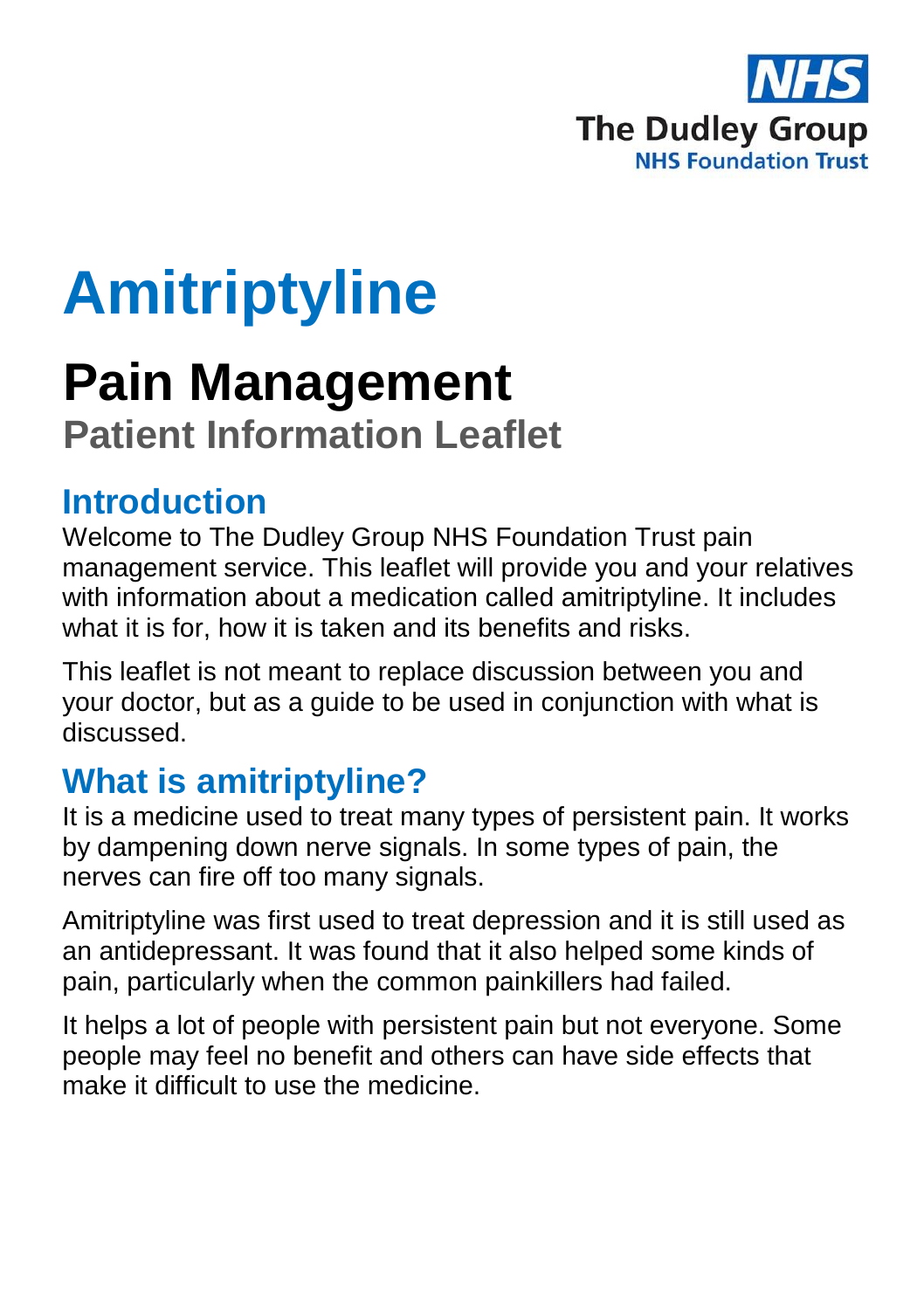# **Why am I having amitriptyline?**

In your case, we are using it to treat pain. The doses we use are much smaller than those used to treat depression. We are not using the medicine to change your mood. However, we hope that you will feel better because of an improvement in your pain.

#### **What are the benefits?**

It can help relieve pain if you have:

- pain caused from damaged or sensitive nerves
- pain that keeps you awake at night

### **What are the risks?**

Amitriptyline can cause side effects. If these are a problem for you, you may have to stop taking the medicine.

Side effects are common when you start, and when you increase the dose. If these do not settle in two to three days, you may need a reduced dose, or you may have to stop altogether if there is no change in your pain. Please tell us and your GP if you do have to stop taking it.

The main side effects are:

- **Sleepiness.**
- Less often, people get a **dry sensation** around their mouth and eyes. Sometimes this can be accompanied by blurred eyesight.
- Sometimes **faintness**. The faintness can be worse if you are taking medicine for heart problems or high blood pressure. It is usually safe to take the amitriptyline even when you take these other medicines, but check this with your GP.

Rare side effects are described in the leaflet that comes with the medication.

#### **Important: do not drive or operate heavy machinery if you feel drowsy.**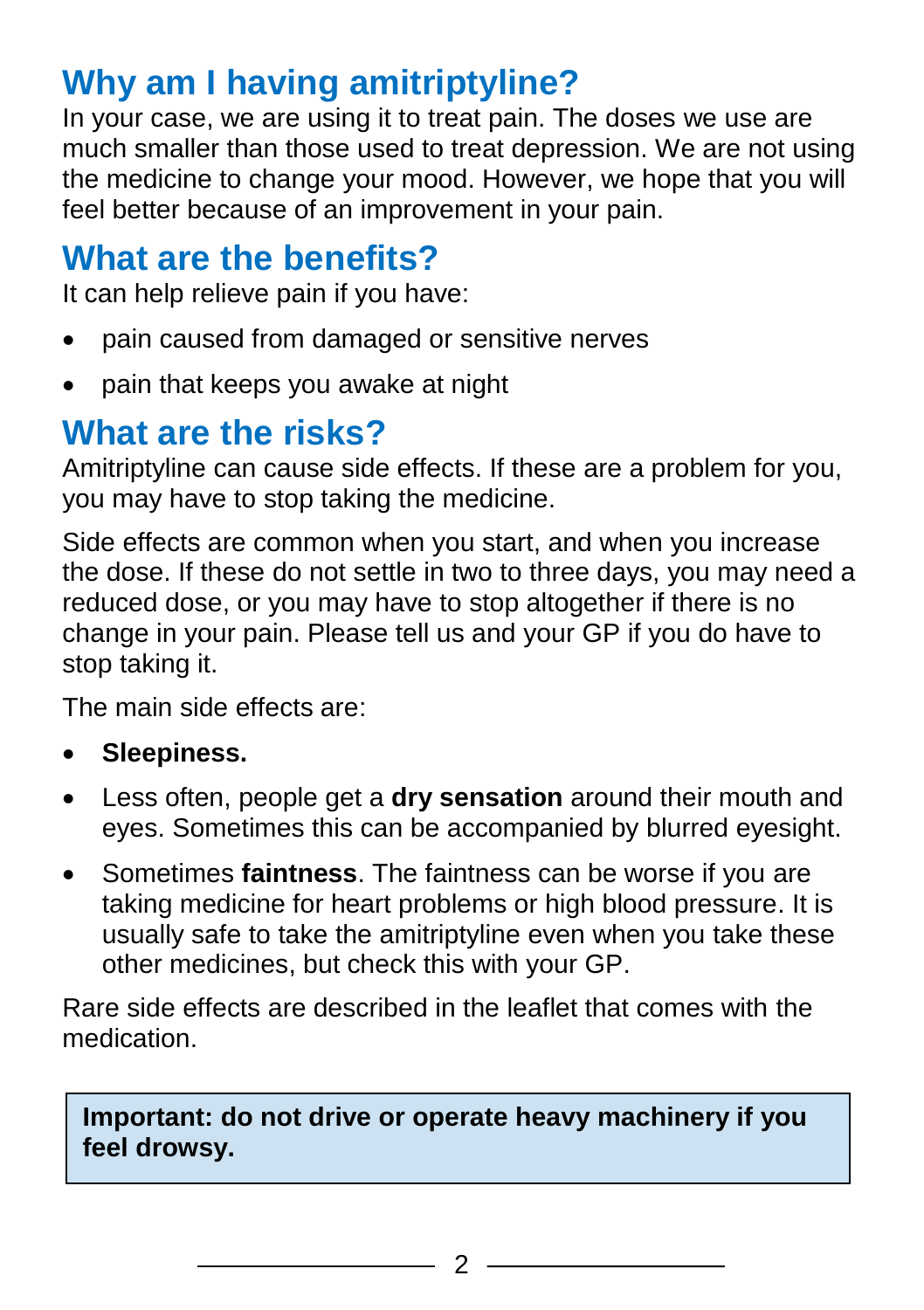### **How do I take it?**

You will usually start with one tablet at night, taken when you go to bed. After two or three weeks, you may be able to increase to two tablets at night. If you have side effects, go back to one tablet at night.

You will need to take the amitriptyline every night, and keep on taking it. **It can take two weeks or more to feel if it is working**.

If the amitriptyline helps, you will need to keep taking it. It is not like an ordinary painkiller, and does not work very well if you only take it when the pain is bad. If there is no improvement in your pain, do not stop taking it suddenly but speak to your GP for advice.

When you need more tablets, you will need to get them from your GP.

## **What if I have problems?**

You can contact the clinical nurse specialists in the pain management team (9am to 5pm, Monday to Friday) by:

- Calling **01384 244735** and leaving a message on the answerphone or
- Ringing the switchboard number 01384 456111 and asking them to bleep the number 5064

Out of these hours, you will need to contact your GP or NHS 111.

### **Can I find out more?**

The following website has more information about managing pain:

#### **British Pain Society**

[https://www.britishpainsociety.org/british-pain-society](https://www.britishpainsociety.org/british-pain-society-publications/patient-publications/)[publications/patient-publications/](https://www.britishpainsociety.org/british-pain-society-publications/patient-publications/)

The following website has information about medications and driving:

[www.gov.uk/drug-driving-law](file:///C:/Users/ghar01.DGH/AppData/Local/Temp/Temp1_FW__Pain_management_leaflets_.zip/www.gov.uk/drug-driving-law)